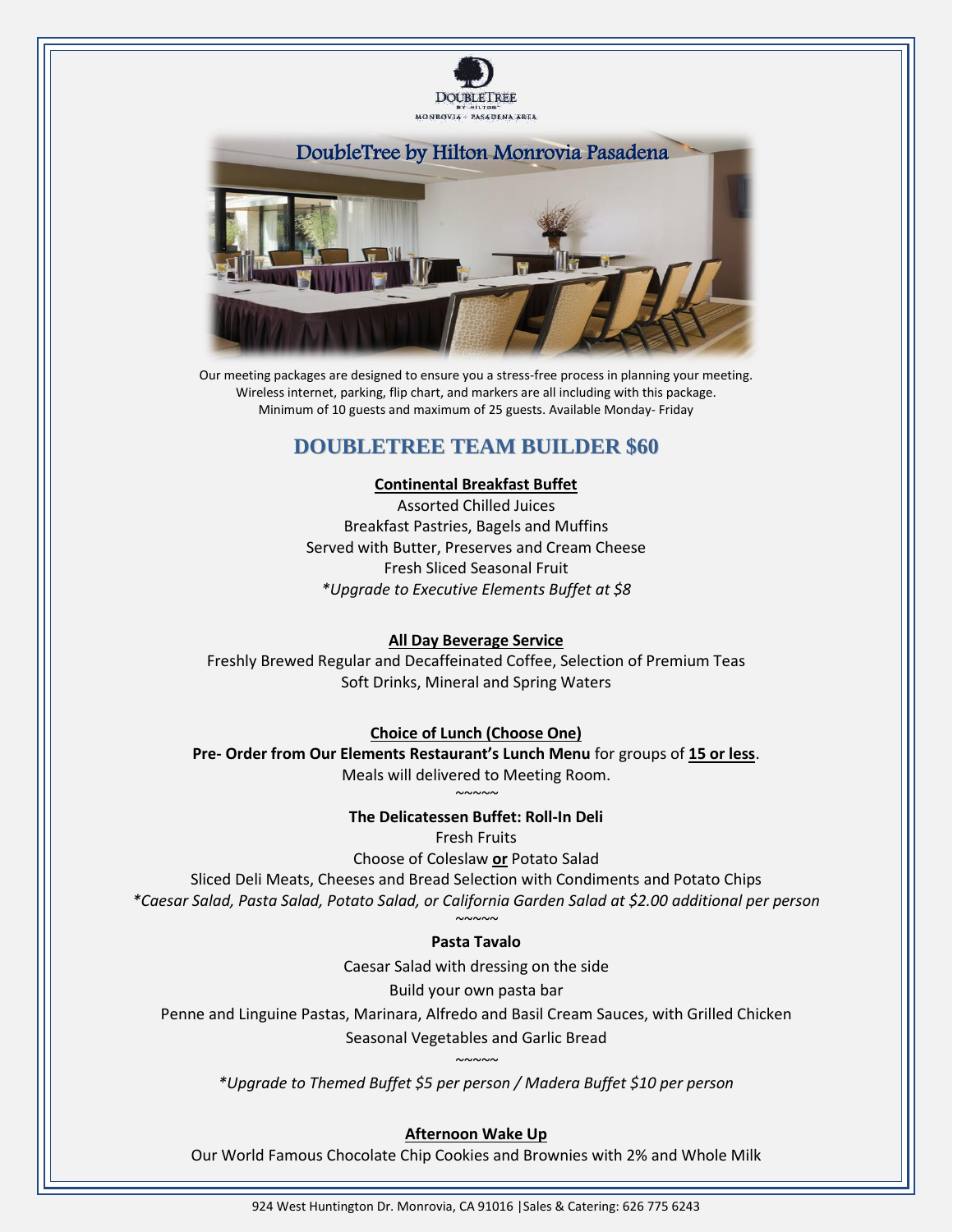



Our meeting packages are designed to ensure you a stress-free process in planning your meeting. Wireless internet, parking, flip charts, and markers are all including with this package. Minimum of 10 guests. Available Monday- Friday

# **THE EXECUTIVE \$70**

#### **Executive Elements Buffet**

Chilled Orange, Cranberry and Apple Juices, An Assortment of Breakfast Breads, Freshly Baked Muffins Scrambled Eggs, Breakfast Potatoes, Bacon, Sausage, Banana **or** Plain Pancakes **or** Waffles (Choose One) An Assorted Yogurts and Fresh Sliced Seasonal Fruit

## **All Day Beverage Service**

Freshly Brewed Regular and Decaffeinated Coffee, Selection of Premium Teas Soft Drinks, Mineral and Spring Waters

## **Choice of Lunch (Choose One)**

**Themed Buffets**  See Next Page for Detailed Menu Optoins **~~~~~**

**Madera Buffet at \$5.00 additional per person**

## **Afternoon Wake Up**

Our World Famous Chocolate Chip Cookies, Brownies, and Whole Fruits with 2% and Whole Milk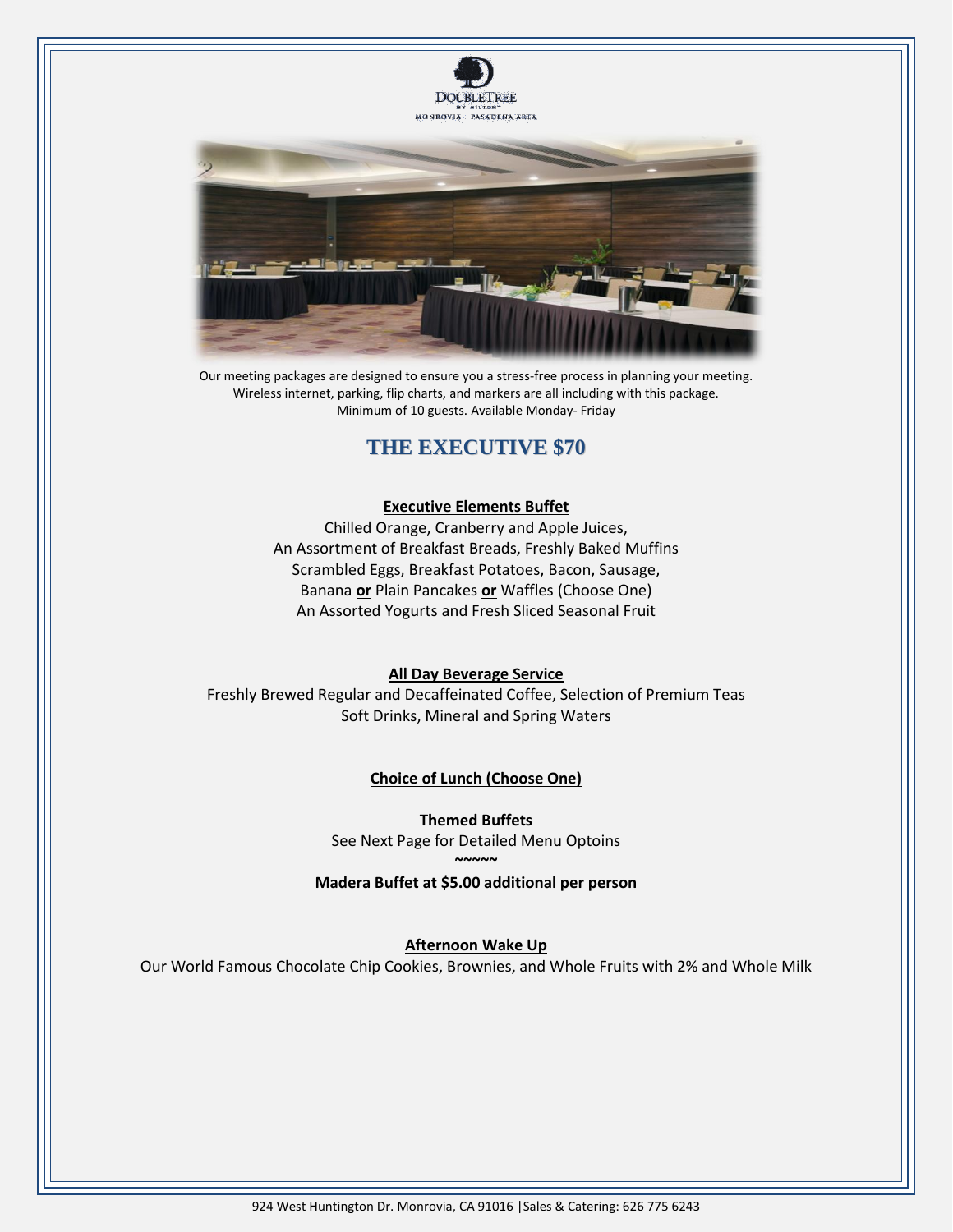

## **THEMED BUFFET**

*Accompanied by Chef's Choice of Dessert for All Themed Buffet Options.*

## **The Sandwich Shop**

Garden Salad with Choice of Two Dressing, Soup of the Day Shaved Deli Ham, Turkey, and Roast Beef, Swiss, American and Cheddar Cheeses Fresh Lettuce, Tomato, Onions with Appropriate Condiments, Multigrain, Wheat, White and Sourdough Breads Potato Salad and Macaroni Salad \*\*Add Chef's Choice of Soup for \$5.00 per Person

## **Greek Buffet**

Greek Salad with Feta Vinaigrette and Pita Bread Sundried Tomato and Roasted Red Bell Pepper Hummus Stuffed Chicken with Spinach Cream Sauce Moussaka Cumin Rice or Cumin Mashed Potatoes with Seasonal Vegetables

#### **Pasta Tavalo**

Caesar Salad with Dressing on the Side

#### *Build Your Own Pasta Bar*

Penne and Linguine Pastas, Marinara, Alfredo and Basil Cream Sauces. Grilled Chicken and Fresh Fish of the day. Seasonal Vegetables and Garlic Bread. \*\*Add Lasagna **or** Baked Ziti with Italian Beef and Sausage **or** Spinach for \$5.00 per Person \*\*Add Pork Gyros for \$5.00 per Person

#### **Backyard BBQ**

Garden Salad with Choice of Two Dressings Kobe Beef Burger, Hot Dogs and Veggie Burgers Lettuce, Tomato, Raw Onions, Relish, American, Cheddar and Swiss Cheeses, Bacon, Grilled Onions, Condiments French Fries **or** Sweet Potato Fries \*\*Add BBQ Pulled Pork for \$ 5.00 per Person \*\*Add Our Award Winning Baby Back Ribs for \$ 8.00 per Person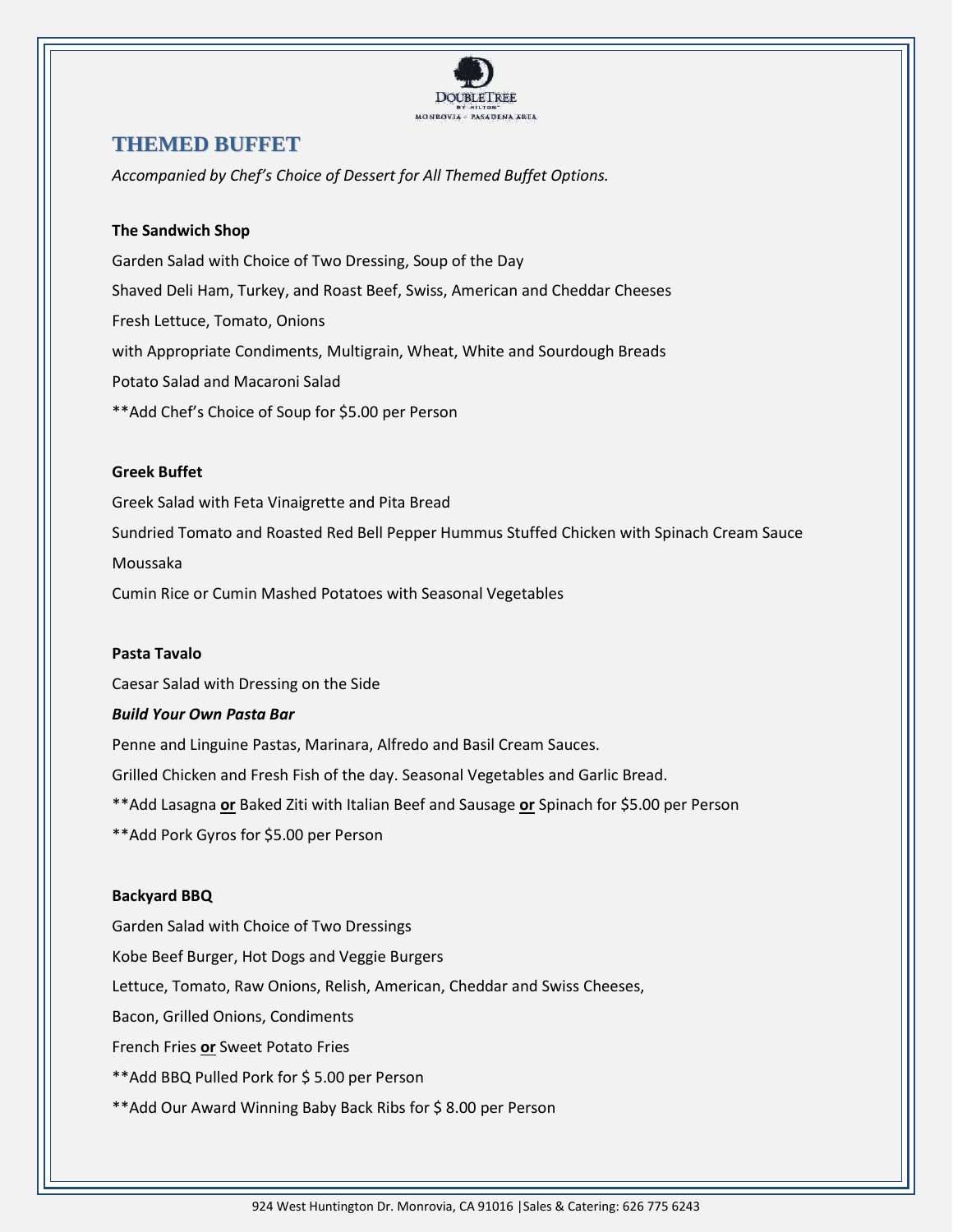

# **THEMED BUFFET – CONTINUE**

*Accompanied by Chef's Choice of Dessert for All Themed Buffet Options.*

## **The Light Lunch**

California Garden Salad with Choice of Two Dressings Turkey Wrap and Grilled Vegetable Wrap on a Spinach Tortilla Cole Slaw, Pasta Salad or Potato Salad (Choice of Two) Assorted Baked Chips

#### **Hawaiian Luau**

Spinach and Pineapple Salad with Sesame Ginger Dressing on the Side Kalua Pig and Huli Huli Chicken, Buttered Rice and Macaroni Salad, Braised cabbage and sweet Hawaiian Rolls

\*\*Add Teriyaki Beef for \$5.00 per Person

#### **Fiesta Bar**

Southwest Salad with Ranch and Balsamic Vinaigrette Carne Asada, or Pollo Asada or Seasoned Pescado. (Choice of Two) Shredded Lettuce, Tomatoes, Onions & Cilantro Spanish Rice, Refried Beans, Fresh Salsa, Guacamole, Limes, Sour Cream, Cheddar Cheese, Corn & Flour Tortillas & Tricolor Tortilla Chips \*\*Add Beef, Chicken or Cheese Enchiladas for \$ 5.00 per Person \*\*Add Tomatillo Soup or Tortilla Soup for \$5.00 per Person

#### **Pan Asian Fusion**

Mixed Greens with Carrots, Celery, Cucumbers, Water Chestnuts and Peanuts Served with Sesame Ginger Vinaigrette Beef and Broccoli, Orange Chicken, Yang Chow Fried Rice, Wok Seared Vegetables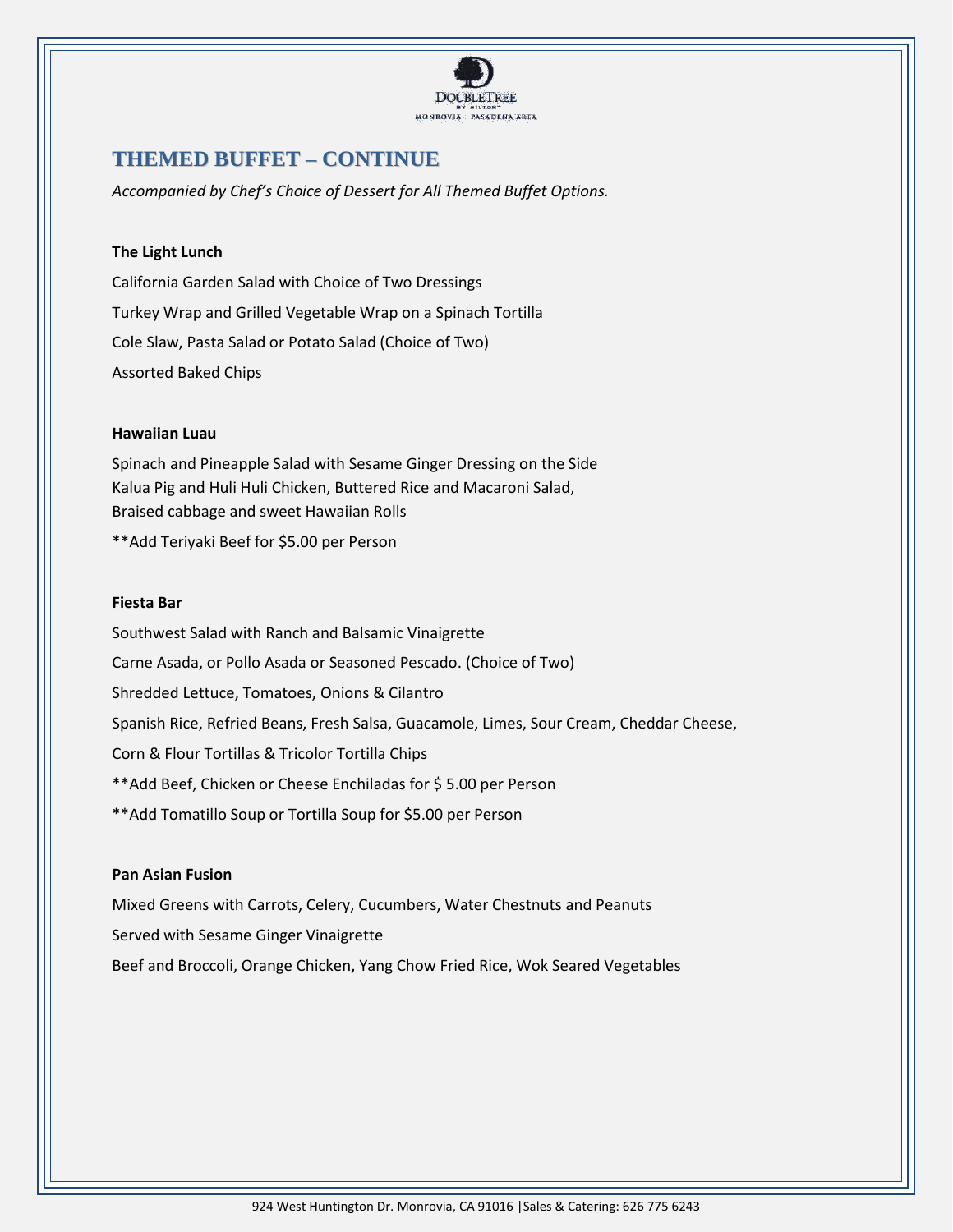

# **MADERA BUFFET**

*Accompanied by Seasonal Vegetables, Artisan Rolls with Butter, Buffet Must be 90 Minutes of Service.* 

## **SALADS**

*(Please Select Two)* Fresh Garden Salad Caesar Salad Feta and Olive Salad Tomato, Basil and Parmesan Salad Grilled Vegetable Salad Spinach Salad Pasta Salad Potato Salad Fruit Salad

## **ENTREES**

*(Please Select Two)* Cast Iron Atlantic Salmon with Shallot Caper Cream Panko Basa with Roasted Red Pepper Cream Cilantro Roasted Chicken with Roasted Tomato Sauce Grilled Chicken Breast with Citrus Buerre Blanc Slow Roasted Beef with Red Wine and Rosemary Demi Glaze Braised Beef Tips in Mushroom and Onion Gravy Baked Ziti (Vegetarian) Barbeque Tofu, Corn and Bean (Vegan)